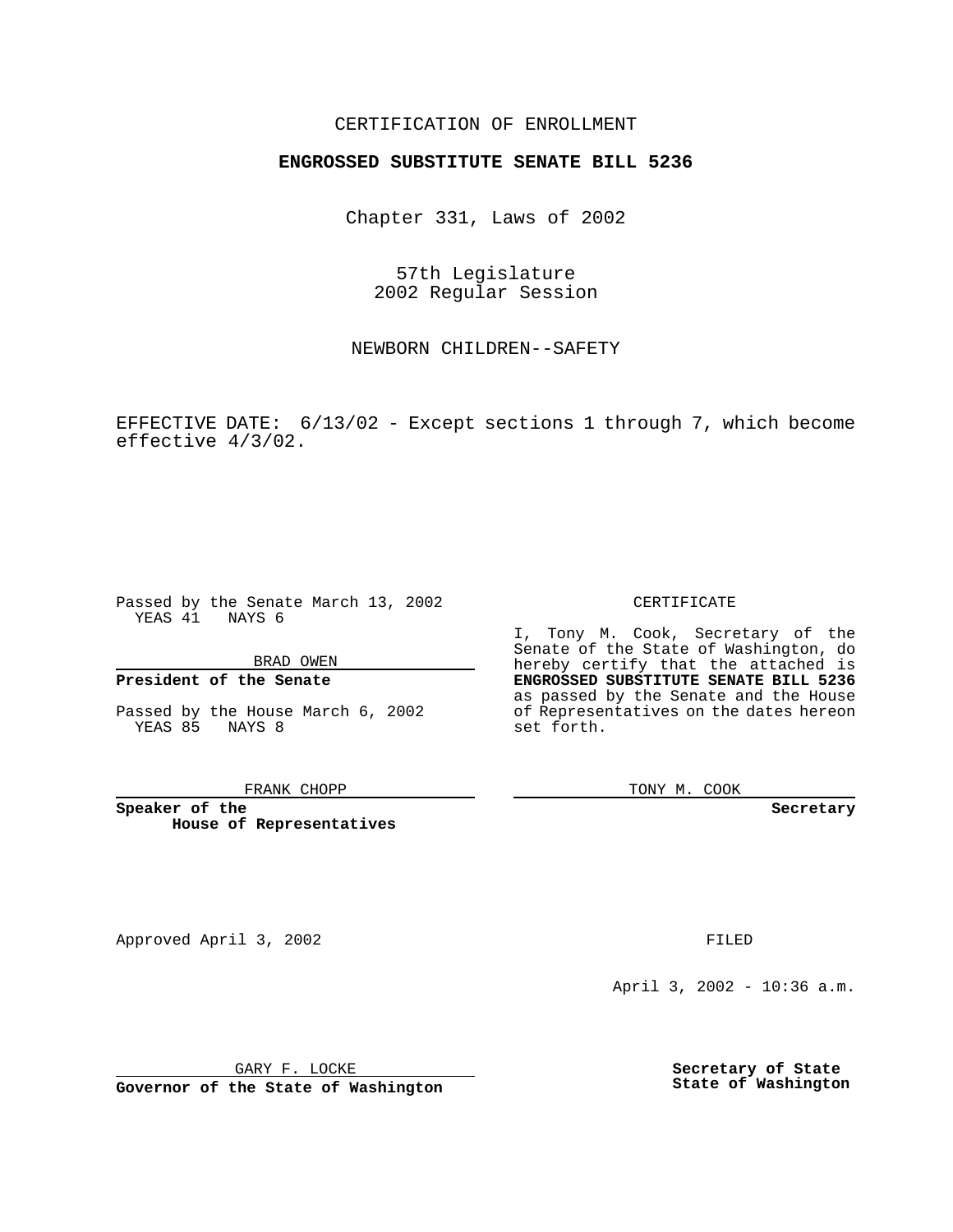## **ENGROSSED SUBSTITUTE SENATE BILL 5236** \_\_\_\_\_\_\_\_\_\_\_\_\_\_\_\_\_\_\_\_\_\_\_\_\_\_\_\_\_\_\_\_\_\_\_\_\_\_\_\_\_\_\_\_\_\_\_

\_\_\_\_\_\_\_\_\_\_\_\_\_\_\_\_\_\_\_\_\_\_\_\_\_\_\_\_\_\_\_\_\_\_\_\_\_\_\_\_\_\_\_\_\_\_\_

### AS AMENDED BY THE HOUSE

Passed Legislature - 2002 Regular Session

### **State of Washington 57th Legislature 2001 Regular Session**

**By** Senate Committee on Human Services & Corrections (originally sponsored by Senators Kohl-Welles, Long, Thibaudeau, Costa, McAuliffe, Eide, Stevens, Fairley, Prentice, Franklin, Fraser, Carlson, Spanel, Regala, Hargrove, Oke and Patterson)

READ FIRST TIME 02/26/01.

 AN ACT Relating to the safety of newborn children; amending RCW 9A.42.060, 9A.42.070, 9A.42.080, 26.20.030, and 26.20.035; adding a new section to chapter 13.34 RCW; creating new sections; prescribing penalties; providing an expiration date; and declaring an emergency.

5 BE IT ENACTED BY THE LEGISLATURE OF THE STATE OF WASHINGTON:

 NEW SECTION. **Sec. 1.** The legislature intends to increase the likelihood that pregnant women will obtain adequate prenatal care and will provide their newborns with adequate health care during the first few days of their lives. The legislature recognizes that prenatal and postdelivery health care for newborns and their mothers is especially critical to their survival and well-being. The legislature does not intend to encourage the abandonment of newborn children nor to change existing law relating to notification to parents under chapter 13.34 RCW, but rather to assure that abandonment does not occur and that all newborns have an opportunity for adequate health care and a stable home 16 life.

17 NEW SECTION. **Sec. 2.** A new section is added to chapter 13.34 RCW 18 to read as follows: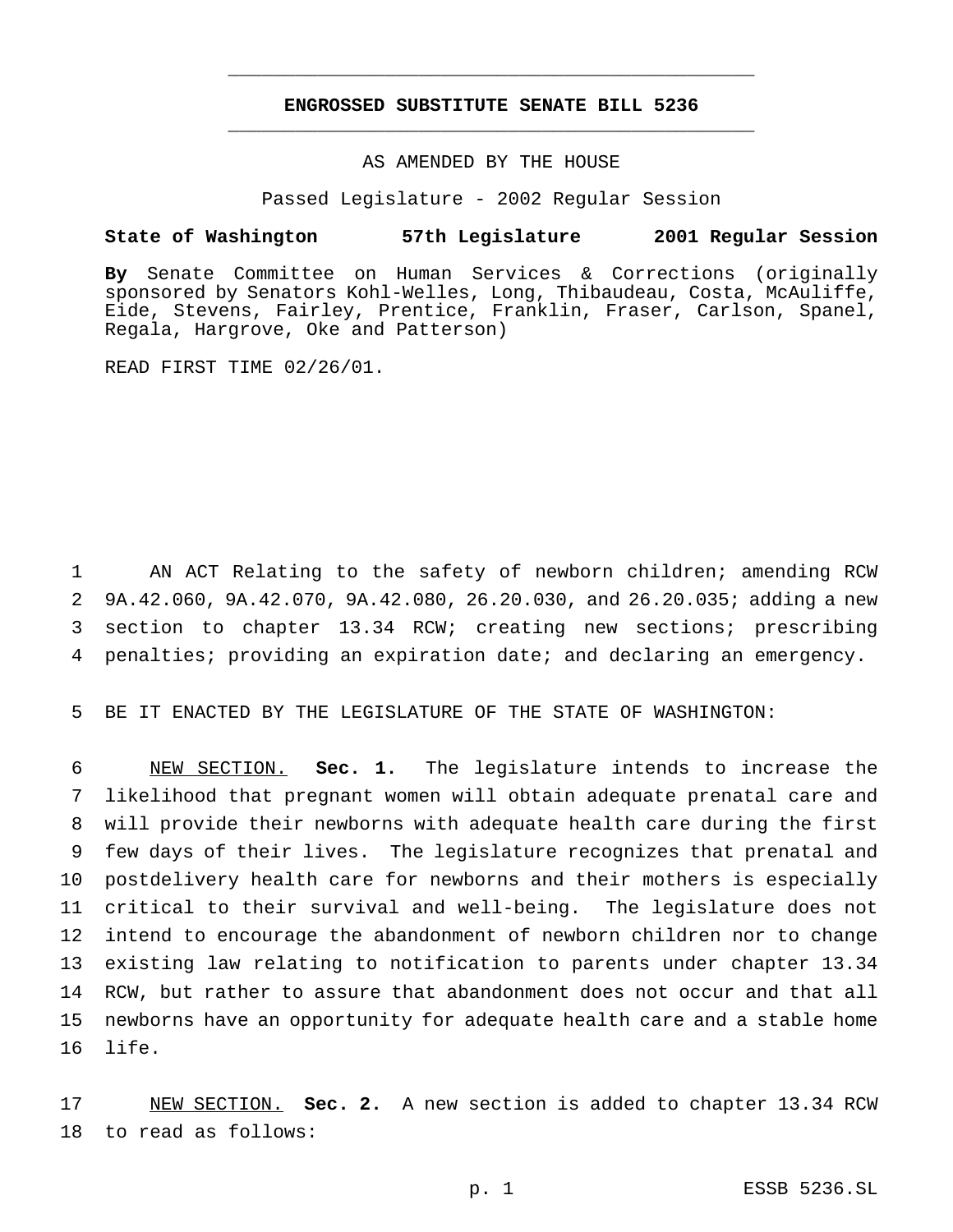(1) For purposes of this section:

 (a) "Appropriate location" means (i) the emergency department of a hospital licensed under chapter 70.41 RCW during the hours the hospital is in operation; or (ii) a fire station during its hours of operation and while fire personnel are present.

 (b) "Newborn" means a live human being who is less than seventy-two hours old.

 (c) "Qualified person" means (i) any person that the parent transferring the newborn reasonably believes is a bona fide employee, volunteer, or medical staff member of the hospital and who represents to the parent transferring the newborn that he or she can and will summon appropriate resources to meet the newborn's immediate needs; or (ii) a fire fighter, volunteer, or emergency medical technician at a fire station who represents to the parent transferring the newborn that he or she can and will summon appropriate resources to meet the newborn's immediate needs.

 (2) A parent of a newborn who transfers the newborn to a qualified person at an appropriate location is not subject to criminal liability under RCW 9A.42.060, 9A.42.070, 9A.42.080, 26.20.030, or 26.20.035.

 (3)(a) The qualified person at an appropriate location shall not require the parent transferring the newborn to provide any identifying information in order to transfer the newborn.

 (b) The qualified person at an appropriate location shall attempt to protect the anonymity of the parent who transfers the newborn, while providing an opportunity for the parent to anonymously give the qualified person such information as the parent knows about the family medical history of the parents and the newborn. The qualified person at an appropriate location shall provide referral information about adoption options, counseling, appropriate medical and emotional aftercare services, domestic violence, and legal rights to the parent seeking to transfer the newborn.

 (c) If a parent of a newborn transfers the newborn to a qualified person at an appropriate location pursuant to this section, the qualified person shall cause child protective services to be notified within twenty-four hours after receipt of such a newborn. Child protective services shall assume custody of the newborn within twenty-four hours after receipt of notification.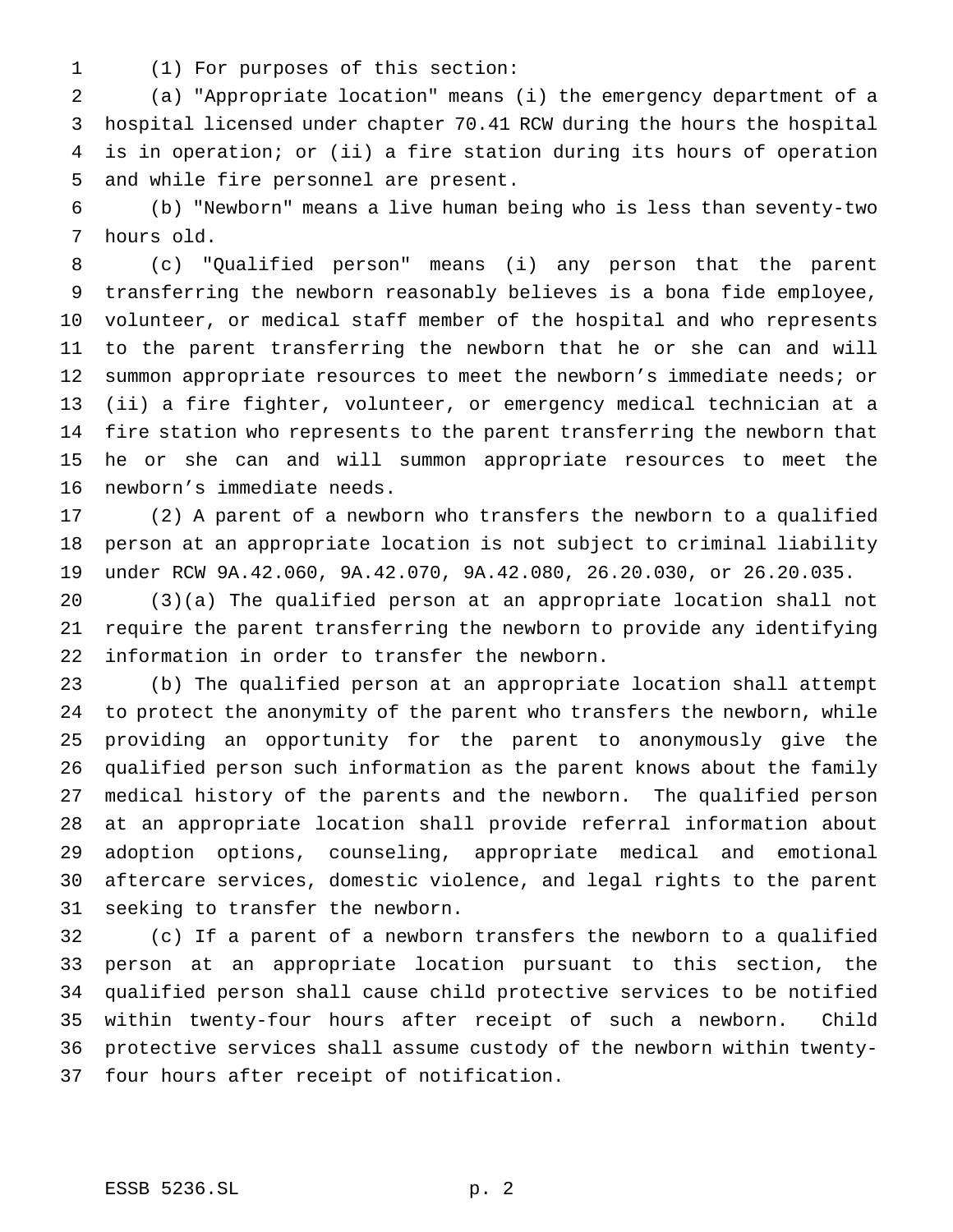(d) A hospital or fire station, its employees, volunteers, and medical staff are immune from any criminal or civil liability for accepting or receiving a newborn under this section.

 **Sec. 3.** RCW 9A.42.060 and 1996 c 302 s 2 are each amended to read as follows:

 (1) Except as provided in subsection (2) of this section, a person is guilty of the crime of abandonment of a dependent person in the first degree if:

 (a) The person is the parent of a child, a person entrusted with the physical custody of a child or other dependent person, or a person employed to provide to the child or other dependent person any of the basic necessities of life;

 (b) The person recklessly abandons the child or other dependent person; and

 (c) As a result of being abandoned, the child or other dependent person suffers great bodily harm.

17 (2) A parent of a newborn who transfers the newborn to a qualified person at an appropriate location pursuant to section 2 of this act is not subject to criminal liability under this section.

 (3) Abandonment of a dependent person in the first degree is a class B felony.

 **Sec. 4.** RCW 9A.42.070 and 1996 c 302 s 3 are each amended to read as follows:

24 (1) Except as provided in subsection (2) of this section, a person is guilty of the crime of abandonment of a dependent person in the second degree if:

 (a) The person is the parent of a child, a person entrusted with the physical custody of a child or other dependent person, or a person employed to provide to the child or other dependent person any of the basic necessities of life; and

 (b) The person recklessly abandons the child or other dependent person; and:

 (i) As a result of being abandoned, the child or other dependent person suffers substantial bodily harm; or

 (ii) Abandoning the child or other dependent person creates an imminent and substantial risk that the child or other dependent person will die or suffer great bodily harm.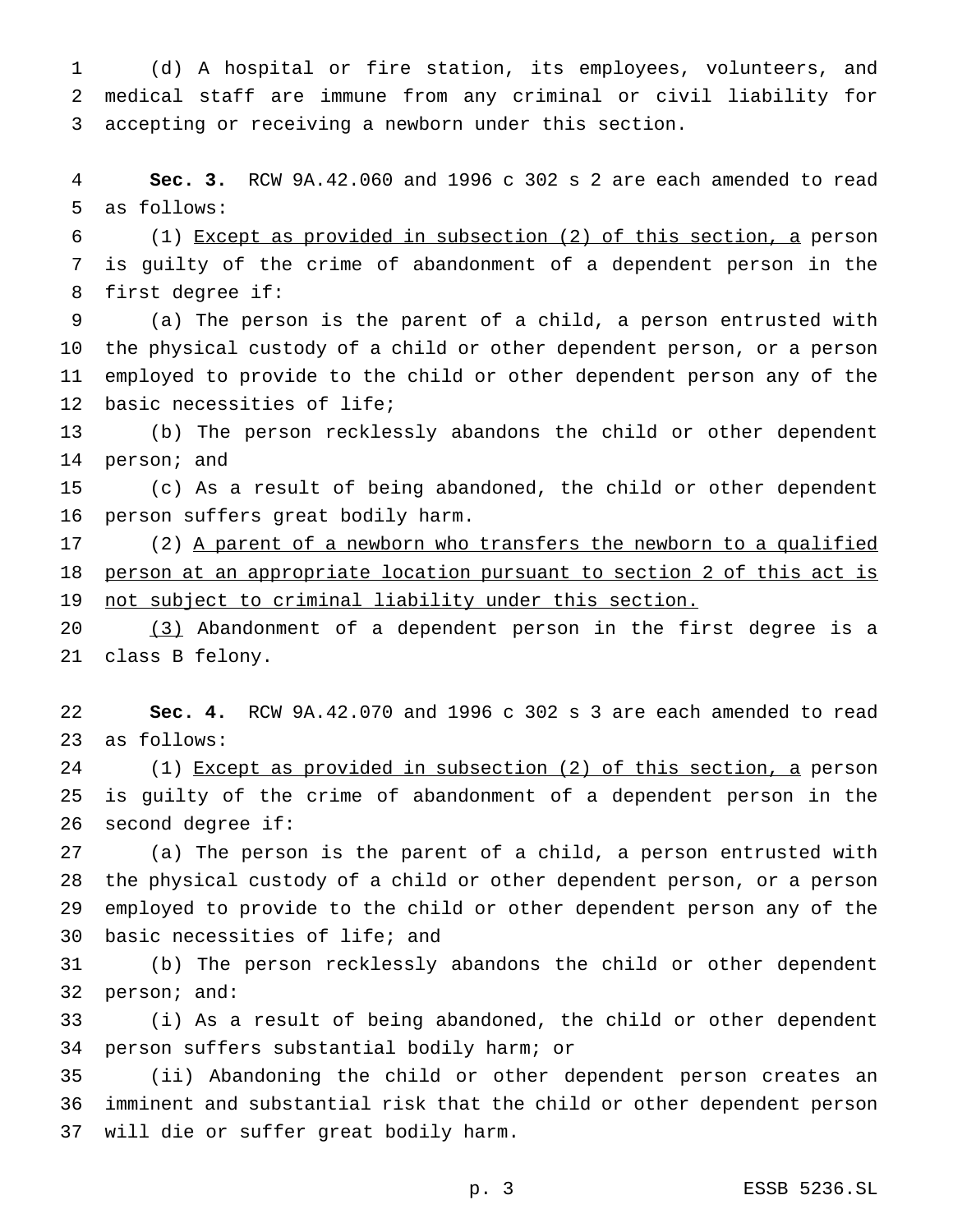(2) A parent of a newborn who transfers the newborn to a qualified person at an appropriate location pursuant to section 2 of this act is not subject to criminal liability under this section.

 (3) Abandonment of a dependent person in the second degree is a class C felony.

 **Sec. 5.** RCW 9A.42.080 and 1996 c 302 s 4 are each amended to read as follows:

 (1) Except as provided in subsection (2) of this section, a person is guilty of the crime of abandonment of a dependent person in the third degree if:

 (a) The person is the parent of a child, a person entrusted with the physical custody of a child or other dependent person, or a person employed to provide to the child or dependent person any of the basic necessities of life; and

 (b) The person recklessly abandons the child or other dependent person; and:

 (i) As a result of being abandoned, the child or other dependent person suffers bodily harm; or

 (ii) Abandoning the child or other dependent person creates an imminent and substantial risk that the child or other person will suffer substantial bodily harm.

22 (2) A parent of a newborn who transfers the newborn to a qualified person at an appropriate location pursuant to section 2 of this act is 24 not subject to criminal liability under this section.

 (3) Abandonment of a dependent person in the third degree is a gross misdemeanor.

 **Sec. 6.** RCW 26.20.030 and 1984 c 260 s 26 are each amended to read as follows:

 (1) Except as provided in subsection (2) of this section, any person who has a child dependent upon him or her for care, education or support and deserts such child in any manner whatever with intent to abandon it is guilty of the crime of family abandonment.

 (2) A parent of a newborn who transfers the newborn to a qualified person at an appropriate location pursuant to section 2 of this act is 35 not subject to criminal liability under this section.

 (3) The crime of family abandonment is a class C felony under chapter 9A.20 RCW.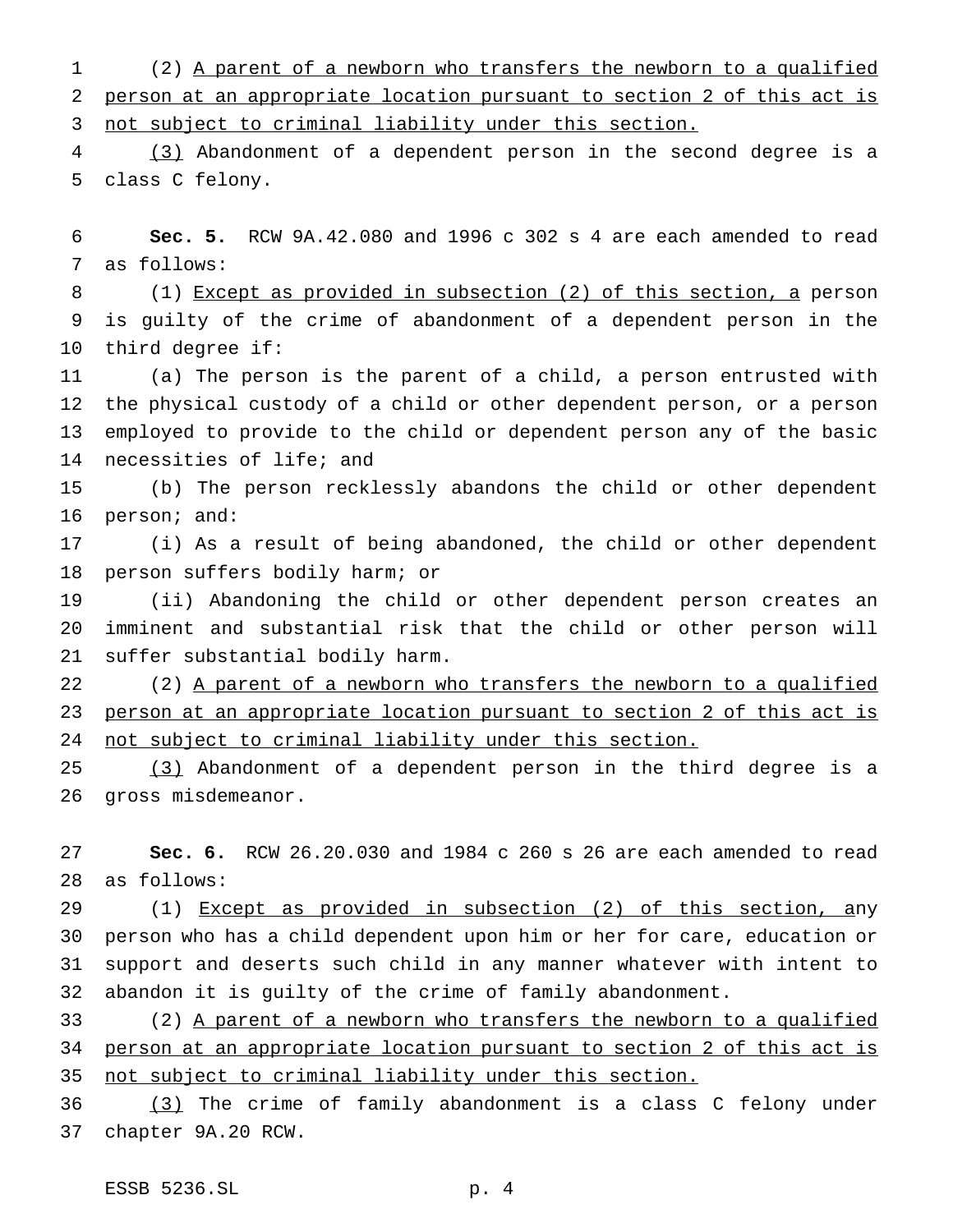**Sec. 7.** RCW 26.20.035 and 1984 c 260 s 27 are each amended to read as follows:

 (1) Except as provided in subsection (2) of this section, any person who is able to provide support, or has the ability to earn the means to provide support, and who:

 (a) Willfully omits to provide necessary food, clothing, shelter, or medical attendance to a child dependent upon him or her; or

8 (b) Willfully omits to provide necessary food, clothing, shelter, or medical attendance to his or her spouse,

is guilty of the crime of family nonsupport.

11 (2) A parent of a newborn who transfers the newborn to a qualified person at an appropriate location pursuant to section 2 of this act is not subject to criminal liability under this section.

14 (3) The crime of family nonsupport is a gross misdemeanor under chapter 9A.20 RCW.

 NEW SECTION. **Sec. 8.** (1) The secretary of the department of social and health services shall convene a task force to recommend methods of implementing this act, including how private or public funding may be obtained to support a program of public education regarding the provisions of this act. The task force shall consider all reasonable methods of educating Washington residents about the need for prenatal and postdelivery health care for a newborn whose parents may otherwise not seek such care and place their newborn at risk as a result. The task force shall also consider, and make recommendations regarding: (a) Ways to meet the medical and emotional needs of the mother and to improve the promotion of adoption as an alternative to placing a newborn in situations that create a serious risk to his or her health; and (b) methods of providing access to (i) the medical history of the parents of a newborn who is transferred to a hospital pursuant to section 2 of this act; and (ii) the medical history of the newborn, consistent with the protection of the anonymity of the parents of the newborn. The task force shall develop model forms of policies and procedures for hospitals and fire stations to use in receiving newborns under section 2 of this act.

 (2) In addition to the secretary, or the secretary's designee, the task force shall include but not be limited to representation from the following: (a) Licensed physicians; (b) public and private agencies which provide adoption services; (c) private attorneys handling